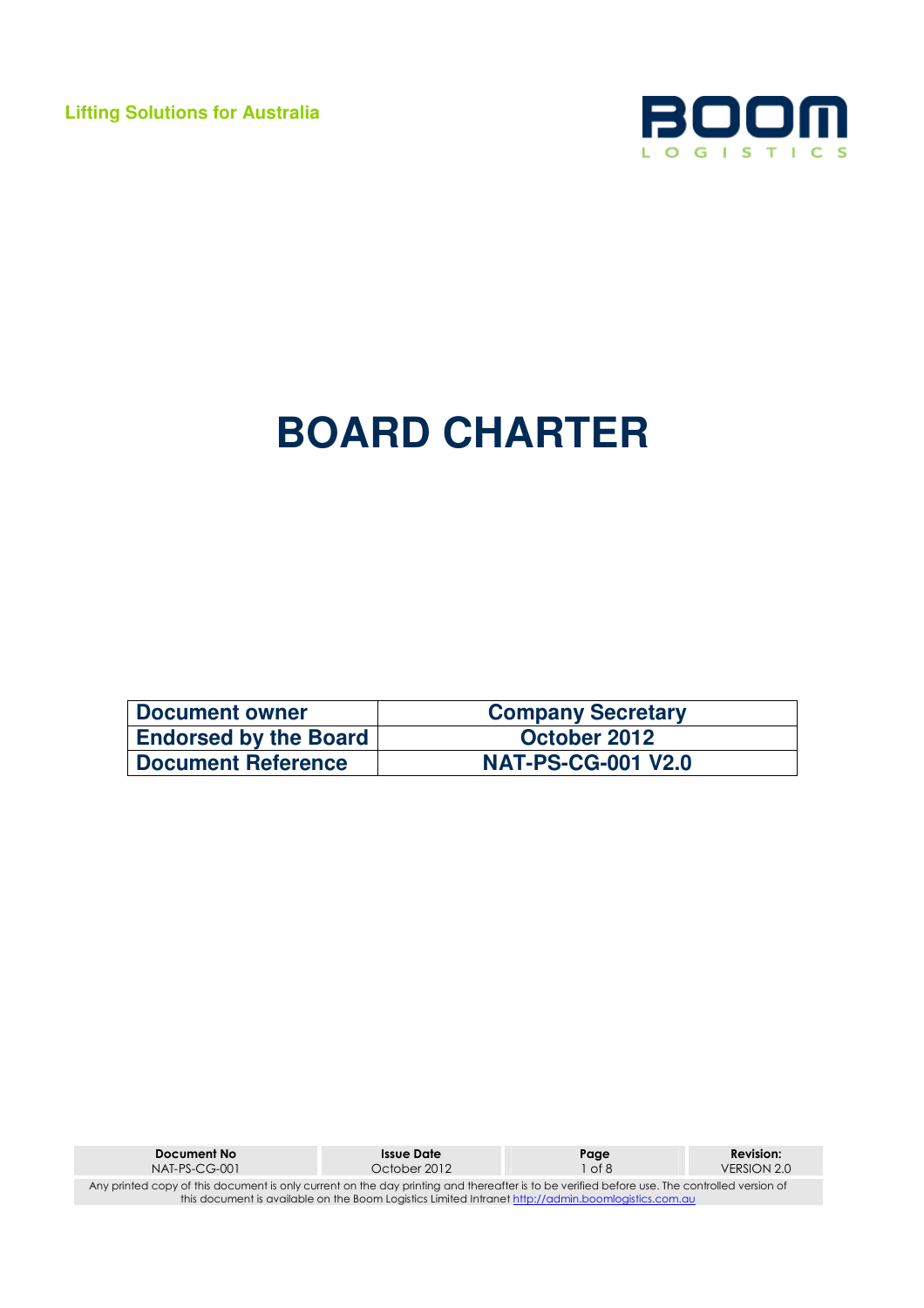

# **BOARD CHARTER**

# **1. Purpose of Charter**

The purpose of this Board Charter is to set out the principles for the operation of the Board of Directors **(the Board**) of Boom Logistics Limited (**the Company**) and to describe the role and responsibilities of the Board and its membership and operation.

This Board Charter and the Charters adopted by the Board for the Committees to be established by the Board have been prepared and adopted to reflect the requirements of the ASX Listing Rules and ASX Corporate Governance Council's Corporate Governance Principles and Recommendations to the extent appropriate to the circumstances of the Company.

# **2. Role and Responsibilities of the Board**

The Board derives its authority to act from the Constitution of the Company and the laws governing corporations in the jurisdictions in which the Company operates, including but not limited to, the Corporations Act.

The Board is responsible for protecting the rights and serving the interests of all Shareholders of the Company through a process of policy setting and performance monitoring.

The Board has overall responsibility for the strategic direction and oversight of the affairs of the Company, including the following activities:

#### **Strategic and financial planning and performance**

- Guiding and approving the Company's strategic direction and business planning (including approving the annual operating plans, financial targets and capital expenditure plans of the Company).
- Establishing goals and benchmarks for Management that are consistent with the Company's strategic direction and business plans, and monitoring the Company's business performance against those goals and benchmarks.
- Determining the Company's dividend policy and the operation of the Company's dividend reinvestment plan (if any) and approving the payment of dividends.
- Approving and monitoring major capital expenditure, capital management, business development opportunities, acquisitions, divestitures and other corporate transactions, including the issue of securities of the Company.
- Approving all accounting policies, financial reports and material external communications by the Company.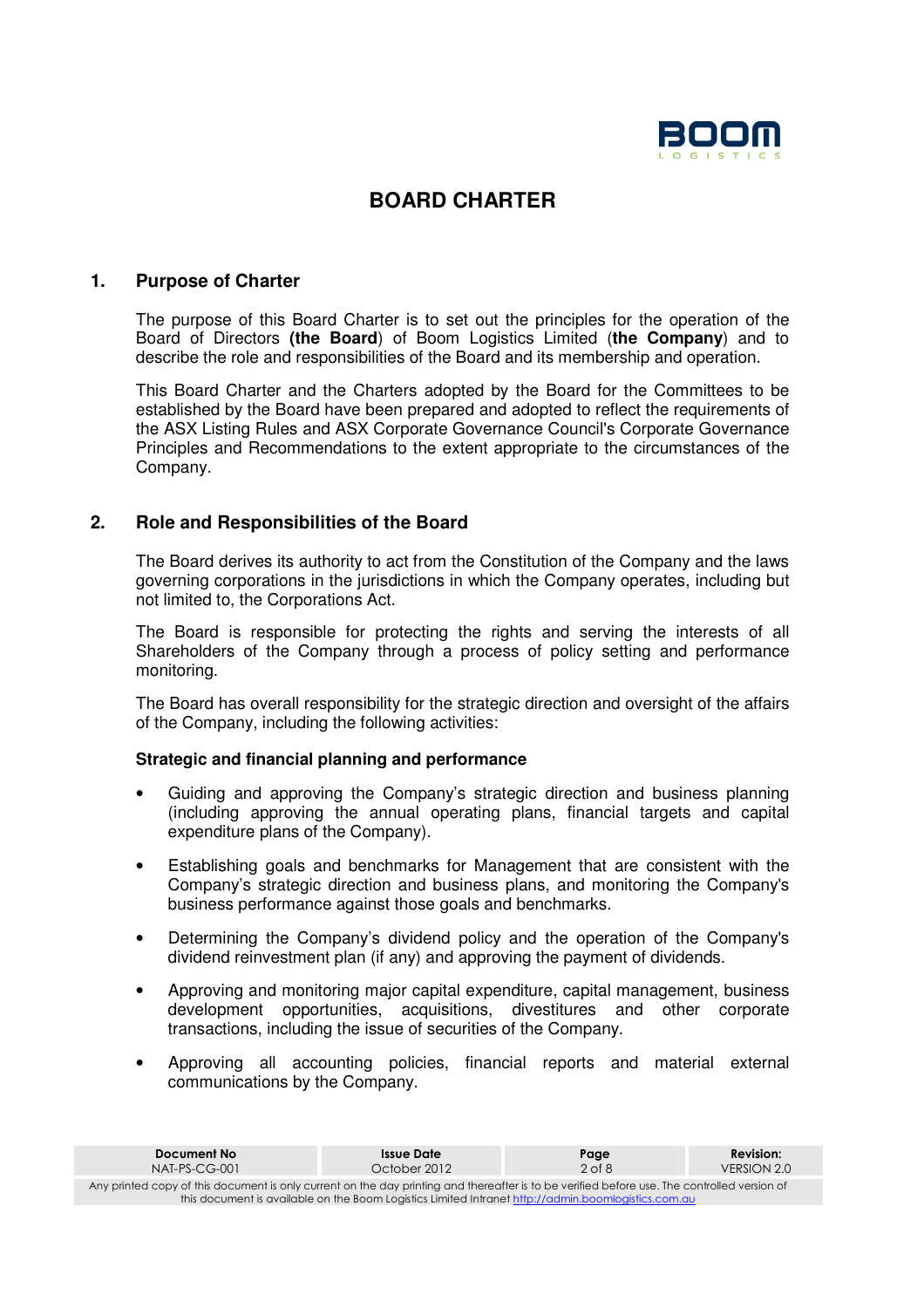

• Approving all changes to corporate structure, including tax and financial, which are of strategic importance to the Company.

#### **Audit and risk management**

- Determining the Company's risk profile and appetite and to identify, assess, and to the extent appropriate, manage business risks.
- With the assistance and advice of the Audit & Risk Committee:
	- approving and overseeing the Company's risk and internal control framework, including the establishment and operation of appropriate internal systems of control and monitoring compliance with the Company's risk and internal control policies, protocols and code of conduct;
	- establishing, monitoring and reviewing management processes designed to ensure the integrity of financial and other reporting;
	- approve the appointment of the Company's external auditor.
- Seeking to ensure that the Company complies with its responsibilities under the Corporations Act, ASX Listing Rules, the Constitution and all other relevant laws and regulations.
- With the assistance and advice of the Health, Safety, Environment & Quality Committee, monitoring and reviewing management processes and systems to seek to ensure the integrity of health, safety, quality and environment systems, reporting and continuous improvement.

#### **Executive management**

- With the assistance and advice of the Nomination & Remuneration Committee establishing and approving a remuneration policy for Employees of the Company.
- Appointing and, where appropriate, removing the Chief Executive Officer, Chief Financial Officer and Company Secretary.
- Establishing the powers delegated to the Chief Executive Officer and Senior Executive and setting and reviewing the delegations of powers and authority to assist in defining the interface between Board and Management.

#### **Board governance**

- Reviewing and approving the appointment of Directors to Committees established by the Board.
- With the assistance and advice of the Nomination & Remuneration Committee:
	- appointing, monitoring and managing the performance of Executive and Non-Executive Directors of the Company; and
	- reviewing and approving the remuneration of individual Board members and Senior Executives.

| Document No                                                                                                                                  | Issue Date   | Page       | <b>Revision:</b> |
|----------------------------------------------------------------------------------------------------------------------------------------------|--------------|------------|------------------|
| $NAT-PS-CG-001$                                                                                                                              | October 2012 | $3$ of $8$ | VERSION 2.0      |
| Any printed copy of this document is only current on the day printing and thereafter is to be verified before use. The controlled version of |              |            |                  |
| this document is available on the Boom Logistics Limited Intranet http://admin.boomlogistics.com.au                                          |              |            |                  |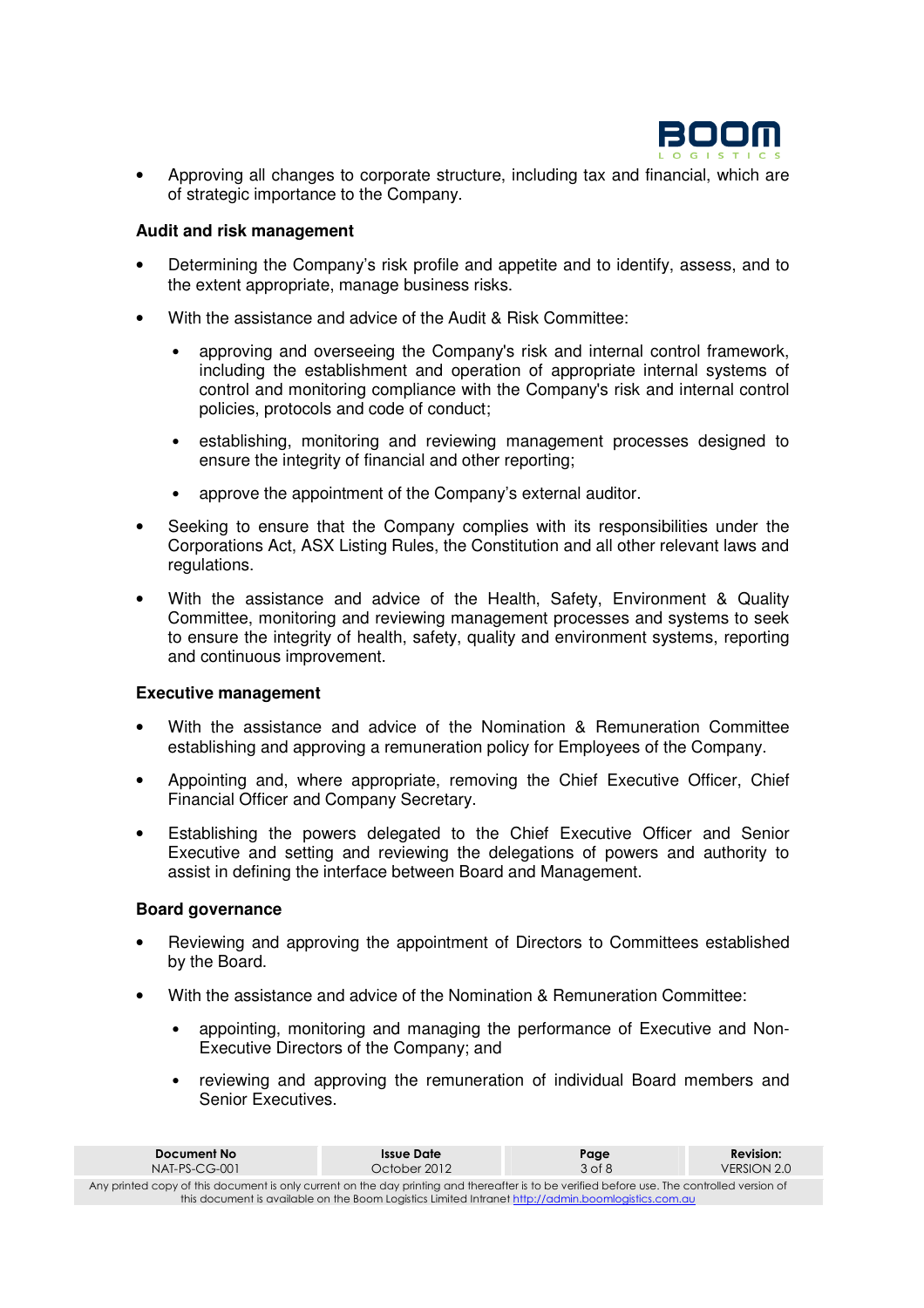

#### **Corporate governance**

- Ensuring Shareholders are kept informed of the Company's performance and major developments affecting it.
- Overseeing the Company's corporate conduct by modelling and demonstrating appropriate values and ethics and ensuring Management has appropriate policies and frameworks.
- With the assistance and advice of the Nomination & Remuneration Committee, establishing and overseeing the Company's Diversity Policy and monitoring its progress in achieving diversity objectives,
- Regularly reviewing the performance and effectiveness of the Company's corporate governance policies and procedures, and, if appropriate, amend those policies and procedures as necessary.
- Reviewing and approving all disclosures relating to any departures from the ASX Corporate Governance Principles and Recommendations.

# **3. Composition**

Subject to the Constitution, the composition of the Board is determined in accordance with the general principles set out below.

#### **General**

- The Chairman must be an independent, Non-Executive Director.
- The Board will appoint one of the Directors as its Chairman.
- The majority of Directors will be independent Non-Executive Directors.
- The Board will comprise Directors with a broad range of business skills, expertise and experience from a diverse range of backgrounds. The Board will comprise a mix of Executive and Non-Executive Directors. The Board will have regard to any Diversity Policy which is adopted in determining the composition.
- The Constitution and the ASX Listing Rules govern the election and re-election of Directors. Upon appointment, Directors are provided with formal letters setting out the key terms and conditions of appointment.
- The Board's composition, its performance, processes and the appointment of new Directors will be reviewed regularly by the Board, taking advice from the Nomination & Remuneration Committee and external advisors as appropriate.

| Document No                                                                                                                                                                                                                                         | Issue Date   | Page       | <b>Revision:</b> |
|-----------------------------------------------------------------------------------------------------------------------------------------------------------------------------------------------------------------------------------------------------|--------------|------------|------------------|
| $NAT-PS-CG-001$                                                                                                                                                                                                                                     | October 2012 | $4$ of $8$ | VERSION 2.0      |
| Any printed copy of this document is only current on the day printing and thereafter is to be verified before use. The controlled version of<br>this document is available on the Boom Logistics Limited Intranet http://admin.boomlogistics.com.au |              |            |                  |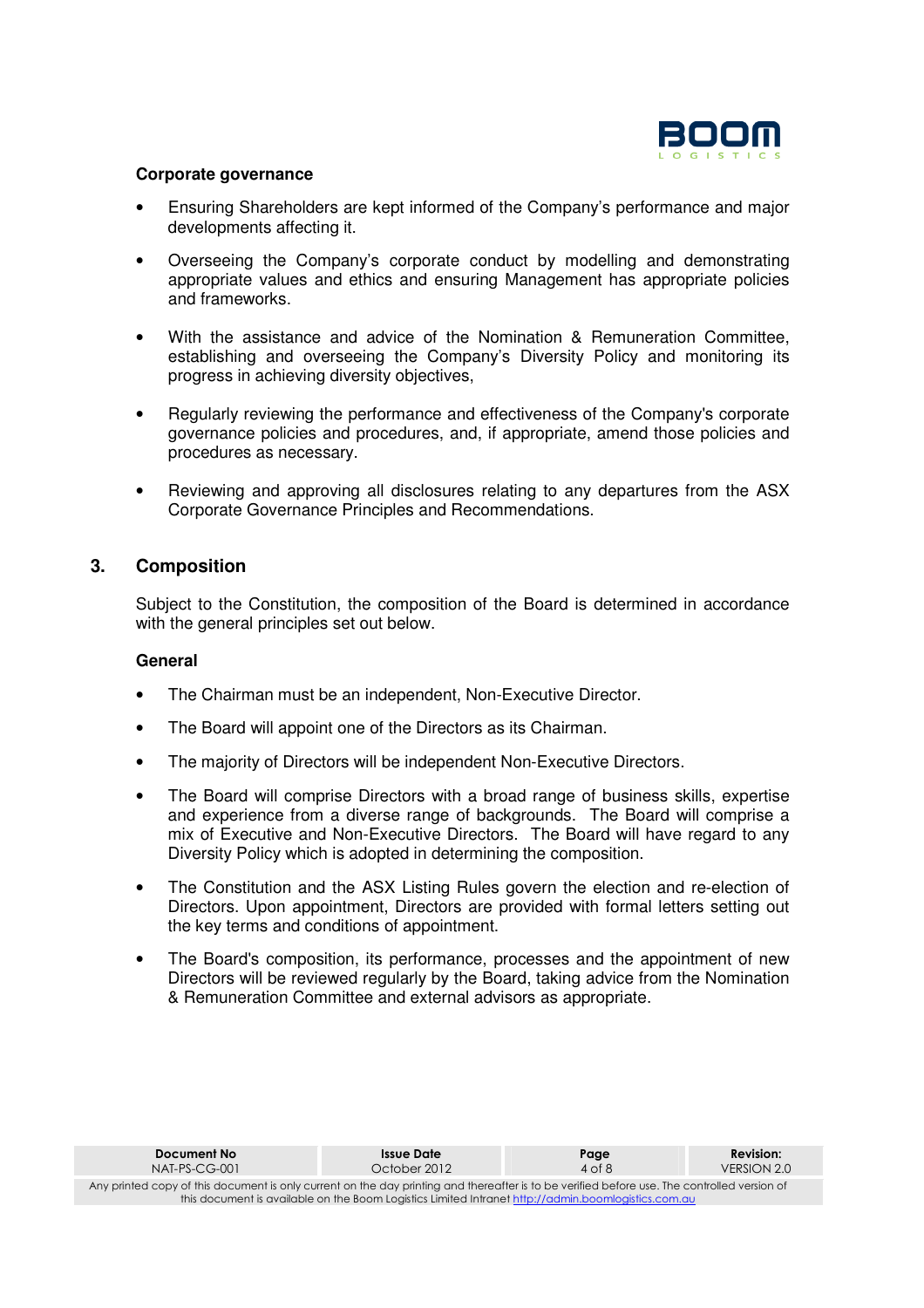

#### **Criteria for "independence"**

- For the purpose of this Charter, the Board may at any time determine that a Director is "independent" by reference to the following definition and the recommendations set out in the ASX Corporate Governance Principles and Recommendations. The Board may at any time determine that a Director is "independent" even though that Director does not satisfy one or more elements of the definition set out below if the Board considers that the Director is independent in character and judgment despite such elements not being satisfied. A Director may be regarded as "independent" if the Director:
	- is a Non-Executive Director; and
	- is not a substantial shareholder (that is, a person who has a "substantial holding" as defined in section 9 of the Corporations Act) of the Company or an officer of, or otherwise associated directly with, a substantial shareholder of the Company; and
	- within the last 3 years has not been employed in an Executive capacity by the Company, or been a Director after ceasing to hold any such employment; and
	- within the last 3 years has not been a Principal of a material professional adviser or a material consultant to the Company, or an Employee of such an adviser or consultant and materially associated with the service provided; and
	- is not a material supplier to, or material customer of, the Company, or an officer of, or otherwise associated directly or indirectly with, such a supplier or customer; and
	- has no material contractual relationship with the Company, other than as a Director of the Company; and
	- has not served on the Board for a period which could, or could reasonably be perceived to, materially interfere with the Director's ability to act in the best interests of the Company; and
	- is free from any interest and any business or other relationship which could, or could reasonably be perceived to, materially interfere with the Director's ability to act in the best interests of the Company.
- Family ties and cross-directorships may be relevant in considering interests and relationships which may compromise independence and should be disclosed by Directors to the Board.
- The Board should regularly assess whether a Non-Executive Director is 'independent' in accordance with the above criteria.

#### **Director responsibilities**

- Directors are expected to:
	- comply with all of the Company's charters and policies;
	- conduct their duties at the highest level of honesty and integrity:

| Document No                                                                                                                                  | Issue Date   | Page       | <b>Revision:</b> |
|----------------------------------------------------------------------------------------------------------------------------------------------|--------------|------------|------------------|
| $NAT-PS-CG-001$                                                                                                                              | October 2012 | $5$ of $8$ | VERSION 2.0      |
| Any printed copy of this document is only current on the day printing and thereafter is to be verified before use. The controlled version of |              |            |                  |
| this document is available on the Boom Logistics Limited Intranet http://admin.boomlogistics.com.au                                          |              |            |                  |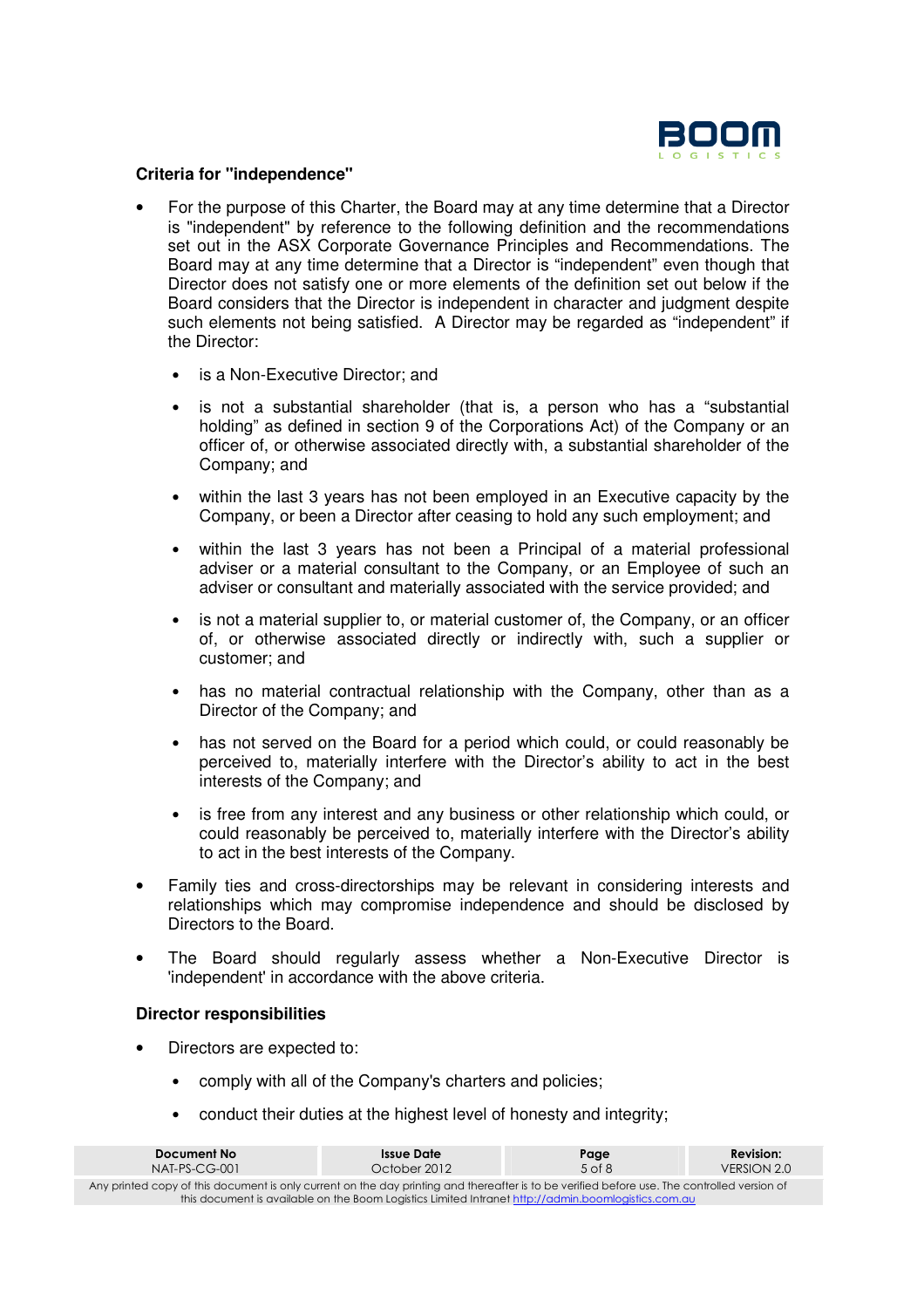

- observe both the rule and the spirit of the law and the highest standards of ethical behaviour at all times;
- maintain confidentiality of the information acquired in the course of conducting their role;
- observe the principles of independence, accuracy and integrity in dealings with the Board, the Committees, Internal and External Auditors and Senior Executives within the Company;
- disclose to the Board all information that may be relevant for the Board to assess independence (in the case of Non-Executive Directors) and any actual or perceived conflicts of interest that may compromise the reputation or performance of the Company; and
- set a standard of honesty, fairness, integrity, diligence and competency in respect of the position of Director.
- All new Directors appointed to the Board shall undertake an induction program coordinated by the Company Secretary to assist them in fulfilling their duties and responsibilities. Management will conduct additional presentations and tutorial sessions for Directors, as appropriate to assist Non-Executive Directors to gain a broader understanding and knowledge of the Company.
- Directors are expected to undertake any necessary continuing professional education to enable them to discharge their duties. Management will brief the Board on relevant changes in the legislative, regulatory or industry framework. Directors are given the opportunity to attend technical or professional development courses to assist them in keeping up to date with relevant issues.

# **4. Role of the Chairman**

The Chairman is responsible for leading the Board and the efficient organisation and conduct of the Board. The Chairman shall facilitate the effective contribution to the Board by all Directors and promote effective and constructive relations between the Board and Management.

Specifically, the Chairman will (among other things):

- chair Board meetings;
- establish the agenda for Board meetings, in consultation with the Executive Directors and the Company Secretary;
- chair meetings of Shareholders, including the Annual General Meeting of the Company;
- be the primary spokesperson for the Company at the Annual General Meeting of the Company;
- represent the views of the Board to the Shareholders, the general public, governmental authorities, regulators and other stakeholders; and

| Document No                                                                                                                                  | Issue Date   | Page       | <b>Revision:</b> |
|----------------------------------------------------------------------------------------------------------------------------------------------|--------------|------------|------------------|
| $NAI-PS-CG-001$                                                                                                                              | October 2012 | $6$ of $8$ | VERSION 2.0      |
| Any printed copy of this document is only current on the day printing and thereafter is to be verified before use. The controlled version of |              |            |                  |
| this document is available on the Boom Logistics Limited Intranet http://admin.boomlogistics.com.au                                          |              |            |                  |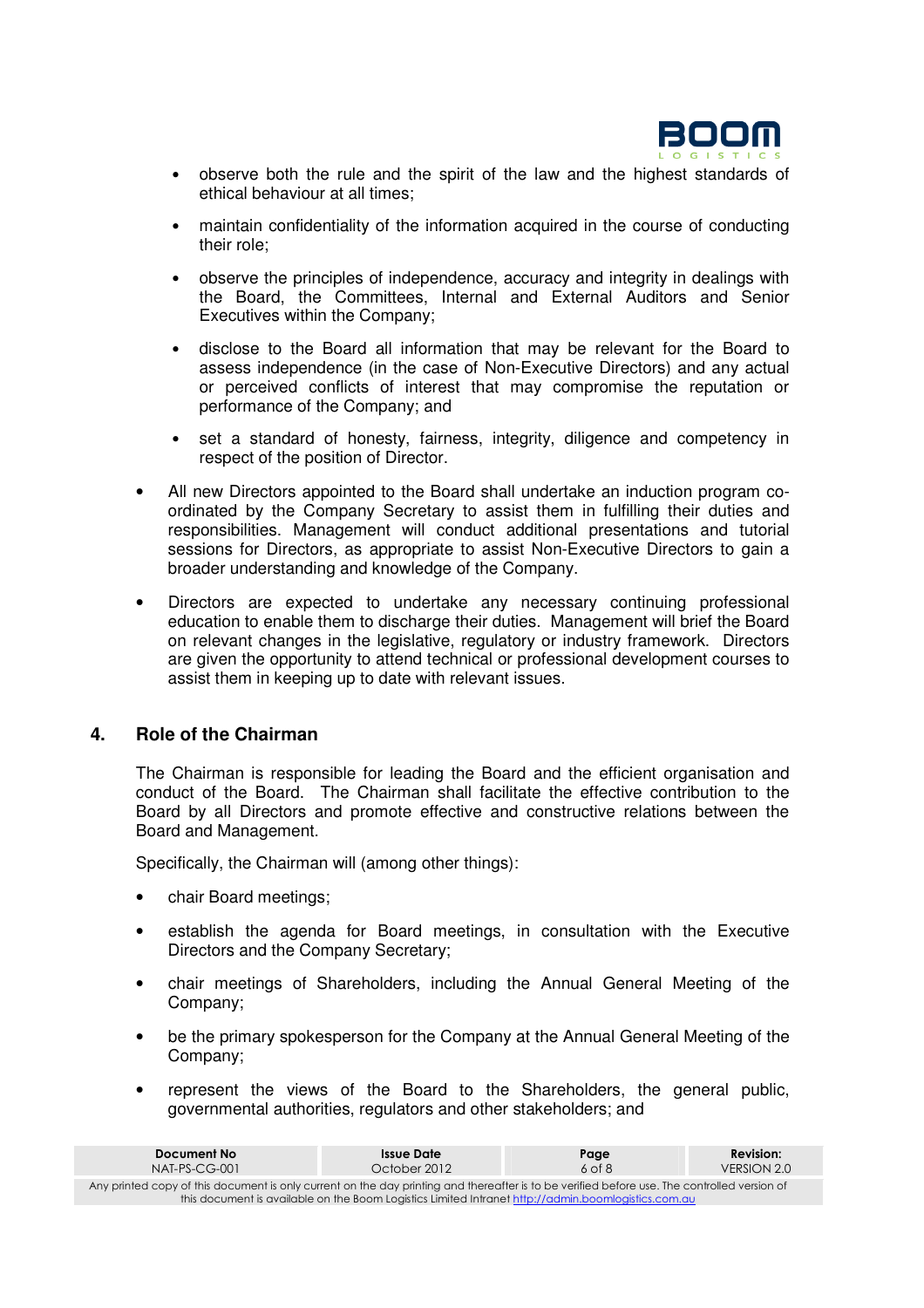

• develop and maintain key strategic relationships.

# **5. Directors' access to information**

- In discharging their duties, Directors are to have access to adequate internal and external resources as required (this includes obtaining independent external advice).
- Each Director has the right to seek independent external advice at the Company's expense, provided that any such expenditure is approved by the Chairman.
- All Directors are entitled to the benefit of the Company's standard Deed of Access, Insurance and Indemnity which provides ongoing access to the Board papers, and at the Company's expense, Directors and Officers insurance for 7 years after the Director leaves the Board.

# **6. Meetings and Voting**

- The Board will formally meet on a regular basis to ensure the proper and effective discharge of its duties.
- The Board will meet from time to time without the presence of management.
- Management must supply the Board with information in a form, timeframe and quality that will enable the Board to discharge its duties effectively. Directors are entitled to request additional information at any time when they consider it appropriate.
- All reasonable actions will be taken to provide all Directors with advance notice of Board meetings, even those called at short notice.
- If it is not possible to have documents available to all Directors, those Directors who do not have the documents may abstain from voting, or the Chairman may defer the vote until the papers are available to all Directors. Any abstention must be indicated to the Chairman at the time the matter is being considered and recorded in the minutes of that meeting.
- The Company Secretary must prepare the draft minutes of each meeting, and ensure a copy of the draft minutes are distributed to the Chairman and subsequently all Directors promptly following the meeting. Thereafter, the draft minutes will be tabled at the next Board meeting for final review and approval by the Board.

# **7. Company Secretary**

- The Company Secretary is responsible for organising agendas, Board papers, minutes and all statutory and other filings relating to the Board and Company administration.
- The Company Secretary shall report to the Board on all corporate governance matters.

| Document No                                                                                                                                  | Issue Date   | Page   | <b>Revision:</b> |
|----------------------------------------------------------------------------------------------------------------------------------------------|--------------|--------|------------------|
| $NAI-PS-CG-001$                                                                                                                              | October 2012 | 7 of 8 | VERSION 2.0      |
| Any printed copy of this document is only current on the day printing and thereafter is to be verified before use. The controlled version of |              |        |                  |
| this document is available on the Boom Logistics Limited Intranet http://admin.boomlogistics.com.au                                          |              |        |                  |